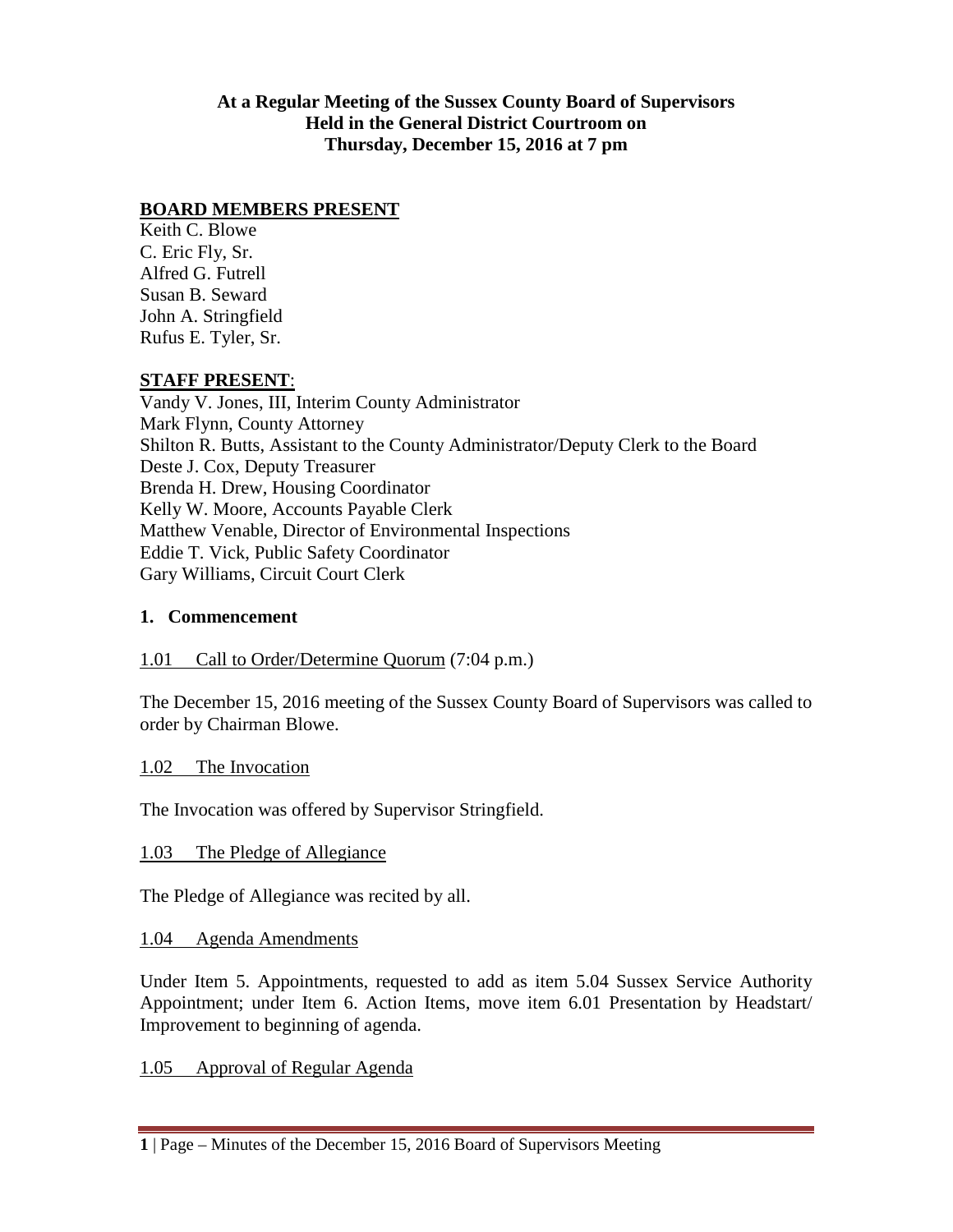ON MOTION OF SUPERVISOR TYLER, seconded by SUPERVISOR STRINGFIELD and carried: RESOLVED that the Sussex County Board of Supervisors hereby approves the December 15, 2016 regular agenda, inclusive of under Item 5. Appointments, adding as item 5.04 Sussex Service Authority Appointment; under Item 6. Action Items, moving item 6.01 Presentation by Headstart/Improvement to beginning of agenda. Voting aye: Supervisors Blowe, Futrell, Seward, Stringfield, Tyler Voting nay: none Absent during vote: Supervisor Fly

*Supervisor Fly entered at 7:15 p.m.*

# **2. Approval of Consent Agenda**

ON MOTION OF SUPERVISOR STRINGFIELD, seconded by SUPERVISOR SEWARD and carried: RESOLVED that the Sussex County Board of Supervisors hereby approves the consent agenda inclusive of the following: (a) Minutes of November 17, 2016 special and regular meetings; (b) Approval of Warrants and Vouchers; and (c) Accept and Appropriate Funds for Circuit Court Clerk - \$7,800.00; (d) Approval of Restoration of Funds, Sheriff's Office - \$285.44; (e) Approval of Restoration of Funds, Sheriff's Office - \$10,625.00 VACORP

Voting aye: Supervisors Blowe, Fly, Futrell, Seward, Stringfield, Tyler Voting nay: none

# **3. Recognitions/Awards -** none

# **4. Public Hearing**

ON MOTION OF SUPERVISOR SEWARD, seconded by SUPERVISOR FLY and carried: RESOLVED that the Sussex County Board of Supervisors hereby enters Public Hearing to solicit input and receive comments concerning the proposed lease of the former Gin Hill Landfill and the former Robinson Road Landfill.

Voting aye: Supervisors Blowe, Fly, Futrell, Seward, Stringfield, Tyler Voting nay: none

## 4.01 Proposed Lease of the former Gin Hill Landfill and the former Robinson Road Landfill

Interim County Administrator Jones reported that the purpose of the hearing is to solicit input and receive comments concerning the lease of properties that are commonly known as the former Gin Hill Landfill (located on Brigg's Road and designated as Tax Parcel No. 106-A-12) and as the former Robinson Road Landfill (located on Robinson and designated as Tax Parcel Nos. 91-A-12 and 91-A-11A).

510nano wishes to lease both properties from the County for the establishment of solar facilities. A 20 MW project would be built on Robinson Road and a 10 MW project on Gin Hill. The current zoning of both sites allow the solar facility use with the issuance of a Conditional Use Permit (CUP) by the County. The approval of this lease will allow the

**<sup>2</sup>** | Page – Minutes of the December 15, 2016 Board of Supervisors Meeting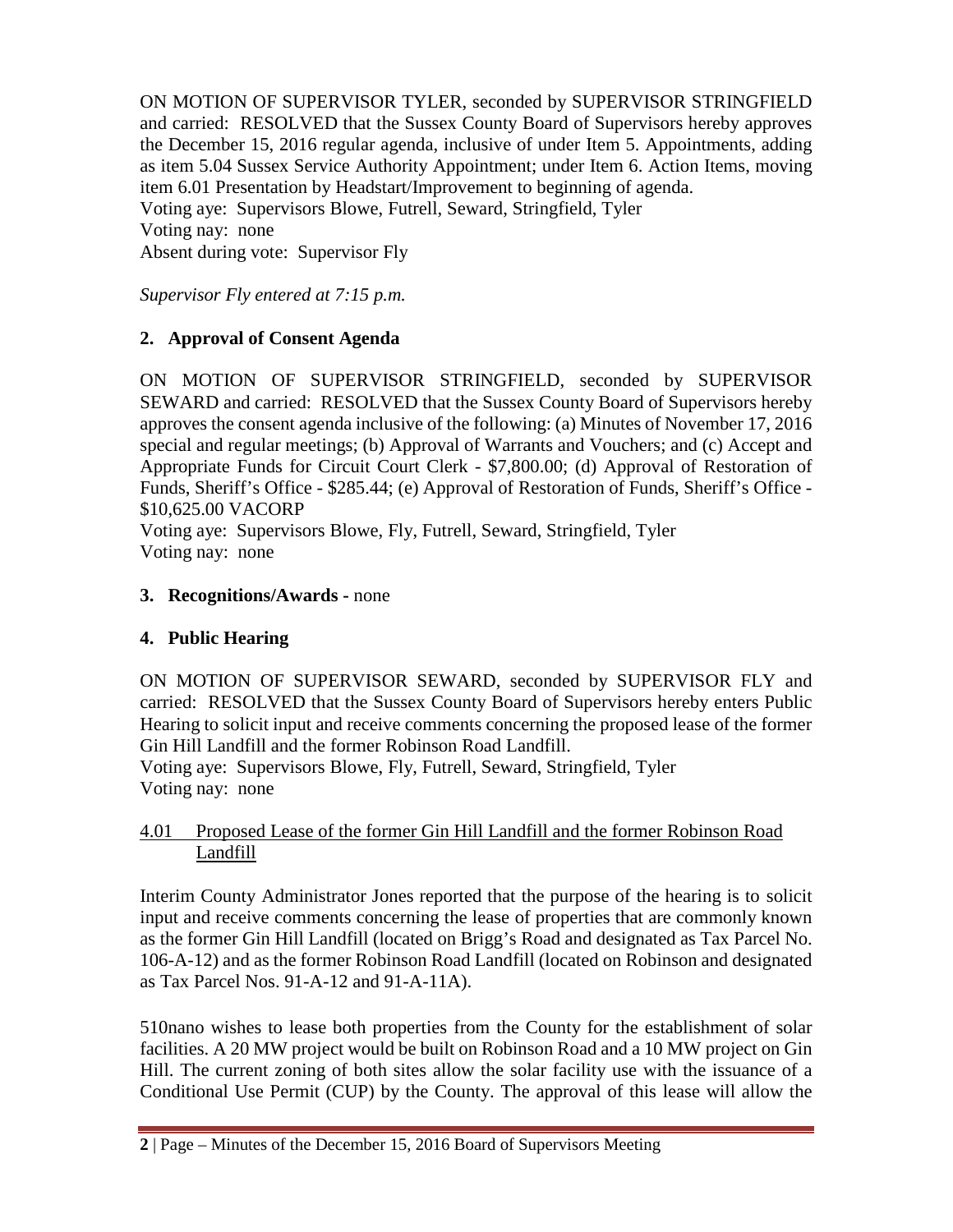applicant to move forward with an application to the Sussex Planning Commission for the CUP. Any issues of conditions on the construction of the solar facilities would be addressed in the CUP. County staff has met with the Virginia Department of Environmental Quality to determine if a solar project can be done on the closed landfills. The answer received was yes with a minor modification to the County's permits for both landfills.

He reported that the cost of monitoring both landfills for FY2017 is \$54,659.00.

The Gin Hill Landfill was permitted on October 30, 1975. It operated until August 24, 1990. Nine (9) acres of the site were closed prior to December 1988. One (1) additional acre was used between December 1988 and August 1990. The facility achieved certified closure in August 1991.

He reported that the Robinson Landfill was permitted on May 11, 1973. It stopped receiving waste on October 1, 1993. The County contracted final closure of the facility in 1998. A final engineering certification of the closure was issued in 1999. The Virginia Department of Environmental Quality (DEQ) approved the final closure in May 2002.

Representatives from 510nano, Dr. Reginald Parker (President) and Mr. Ken Pulliam (Vice-President), were in attendance and provided a presentation on their team, development services, their projects, development pipeline, Gin Hill Solar and Sussex Solar Lease Proposal and status. A copy of presentation was included in Board packet.

A copy of Notice of Public Hearing was included in the Board packet as well.

There was no citizen comments.

Supervisor Seward had comments pertaining to its operation neighboring the animal shelter.

Supervisor Futrell had questions regarding the amount acres that would be used for the solar farm, weight of the ballast and who would be responsible for services with DEQ.

### 4.02 Return to Open Session

Chairman Blowe returned to Open Session and ended the Public Hearing.

## 4.03 Action on Public Hearing Items

ON MOTION OF SUPERVISOR FLY, seconded by SUPERVISOR STRINGFIELD and carried: RESOLVED that the Board hereby approves that County Administration and the County Attorney continue negotiations on the draft lease of the former Gin Hill Landfill (located on Brigg's Road and designated as Tax Parcel No. 106-A-12) and as the former Robinson Road Landfill (located on Robinson and designated as Tax Parcel Nos. 91-A-12 and 91-A-11A); and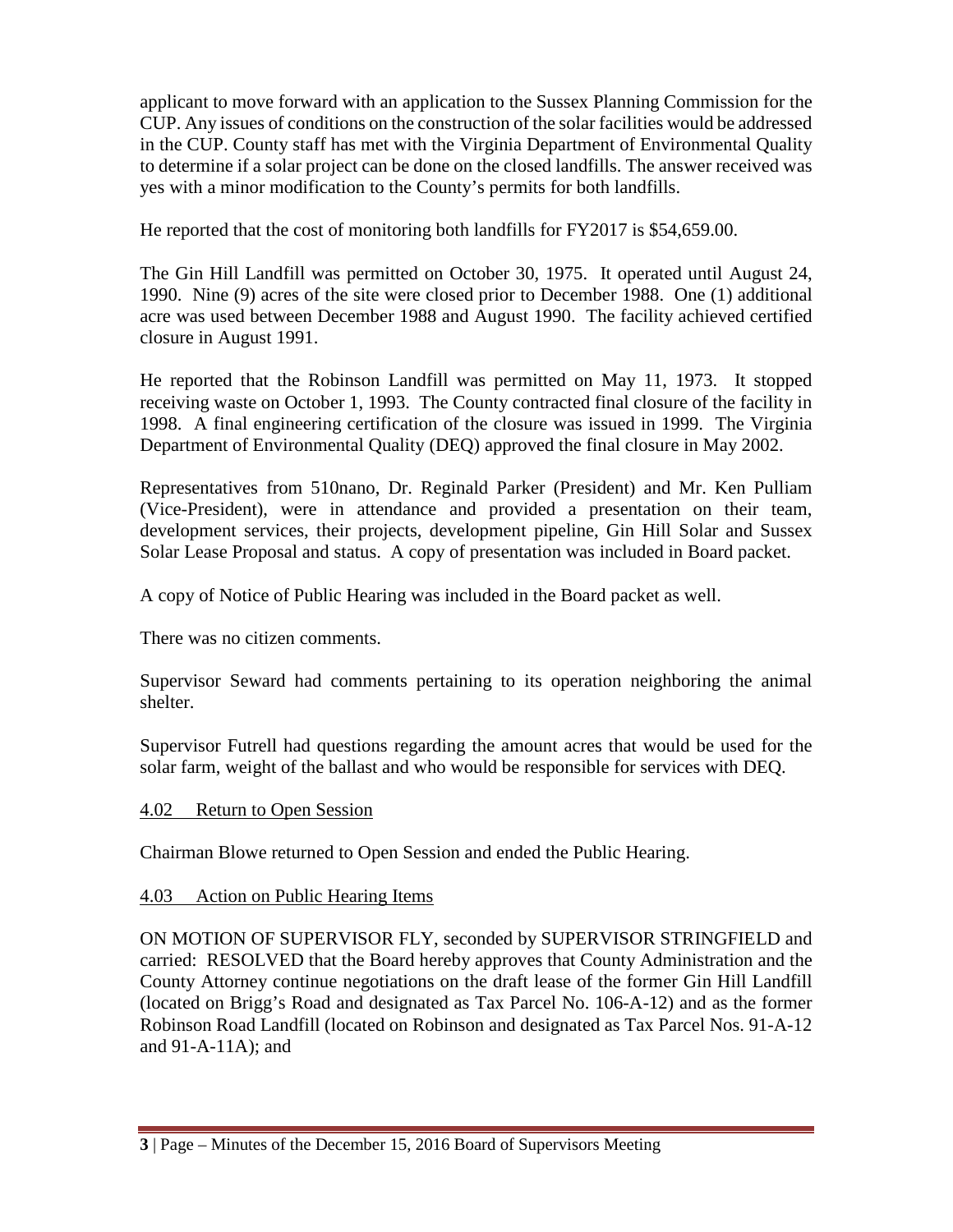FURTHER RESOLVED that County Administration make recommendations to the Board of Supervisors for final approval at the January 19, 2017 regular Board of Supervisors meeting.

Voting aye: Supervisors Blowe, Fly, Futrell, Seward, Stringfield, Tyler Voting nay: none

# **5. Appointments**

## 5.01 Appointment to Planning Commission

Interim County Administrator Jones stated that the term of Mr. Richard Johnson, 20070 Cabin Point Road, Carson, Virginia 23830, on the Planning Commission will expire January 31, 2017. Staff contacted Mr. Johnson. Mr. Johnson does not wish to serve again.

The appointment for the Planning Commission is in the Blackwater District. Supervisor Seward will be making a recommendation at the next Board meeting.

## 5.02 New Appointment to Planning Commission for Vacant Position

Interim County Administrator Jones stated that in July 2016, Mr. Gurney Cowling, Jr. called the Department of Community Development office to verbally resign from his position. The Community Development office requested his resignation in writing; however, to date, the Office has not received it.

The appointment for the Planning Commission is in the Blackwater District. Supervisor Seward will be making a recommendation at the next Board meeting.

## 5.03 Appointment to Board of Zoning Appeals

Interim County Administrator Jones stated that Mr. George O'N. Urquhart, 7201 Newville Road, Waverly, Virginia 23890, on the Board of Zoning Appeals will expire January 31, 2017. Staff has contacted Mr. Urquhart. Mr. Urquhart is willing to serve again, if reappointed.

ON MOTION OF SUPERVISOR FUTRELL, seconded by SUPERVISOR SEWARD and carried: RESOLVED that the Sussex County Board of Supervisors hereby reappoints Mr. George O'N. Urquhart, 7201 Newville Road, Waverly, Virginia 23890, to the Board of Zoning Appeals.

Voting aye: Supervisors Blowe, Fly, Futrell, Seward, Stringfield, Tyler Voting nay: none

## 5.04 Appointment to Sussex Service Authority

Supervisor Futrell recommends Ms. Valarie P. Ricks for nomination to be appointed to the Sussex Service Authority Board. Supervisor Futrell has also recommended Mr. Franklin Cox as appointment for Mr. Bruce Spencer's position or Ms. Valarie P. Ricks if she is appointed to Sussex Service Authority Board.

**<sup>4</sup>** | Page – Minutes of the December 15, 2016 Board of Supervisors Meeting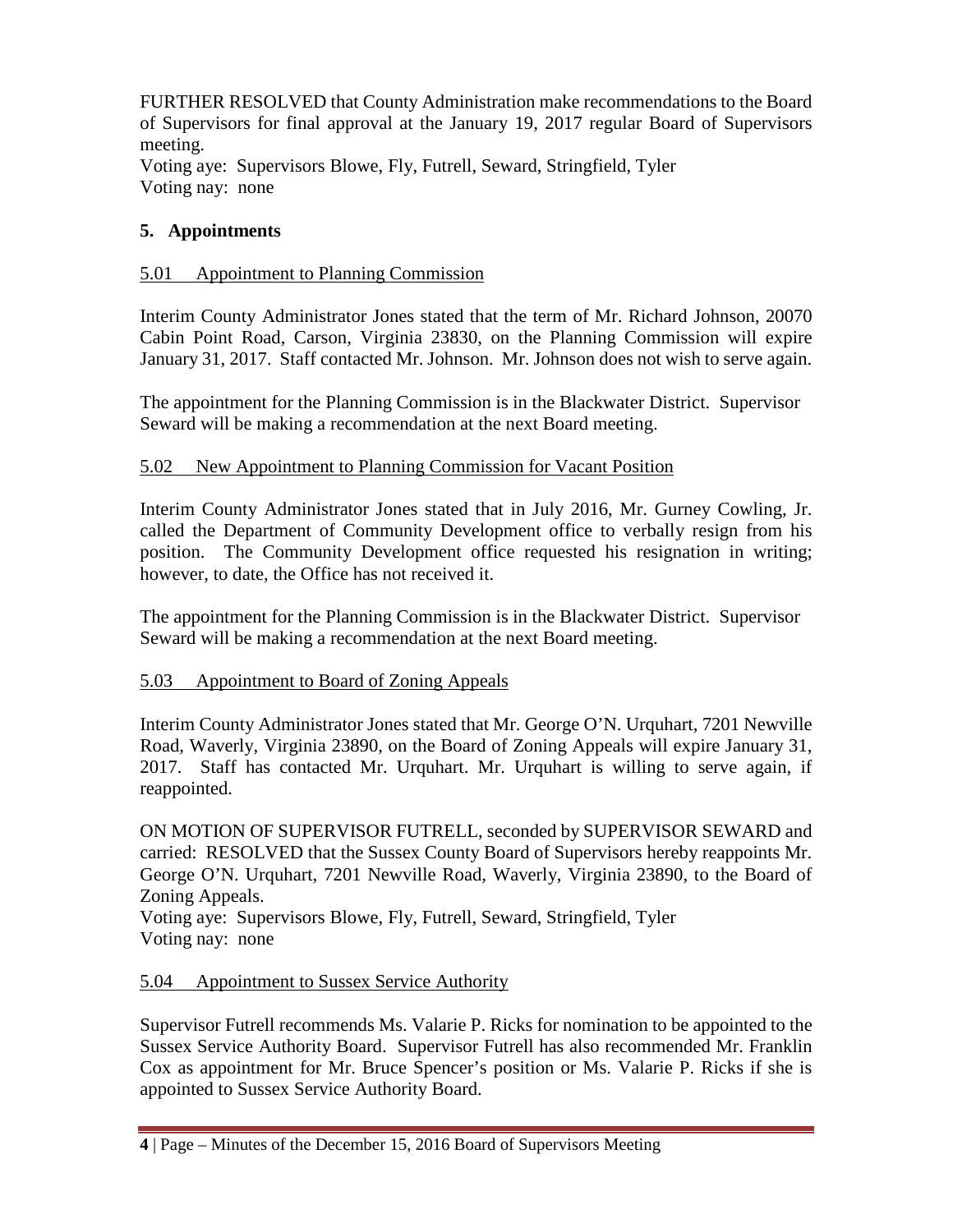There was discussion regarding Ms. Ricks' appointment to the Sussex Service Authority and being a County employee. There was also discussion Mr. Raymond Warren's appointment to the Sussex Service Authority and his intended term.

ON MOTION OF SUPERVISOR FUTRELL, seconded by SUPERVISOR TYLER and carried: RESOLVED that the Sussex County Board of Supervisors hereby appoints Ms. Valarie P. Ricks to the Sussex Service Authority Board of Directors for the remaining three (3) years of the at-large. Voting aye: Supervisors Futrell, Tyler Voting nay: Supervisors Blowe, Fly, Seward, Stringfield

### *Motion failed.*

ON MOTION OF SUPERVISOR FLY, seconded by SUPERVISOR SEWARD and carried: RESOLVED that the Sussex County Board of Supervisors hereby reappoints Mr. Raymond Warren, 33507 Walnut Hill Road, Waverly, Virginia 23890, to the Sussex Service Authority Board of Directors for the end of term ending December 31, 2019. Voting aye: Supervisors Blowe, Fly, Seward, Stringfield, Tyler Voting nay: Supervisor Futrell

*Mr. Frank Irving, Sussex Service Authority, advised that Mr. Bruce Spencer's At-Large position as the alternate on the Sussex Service Authority Board of Directors needs to be filled. Although the preference is a member in the service area, the nomination for this position is not district specific. County Attorney Flynn has been tasked with researching information regarding this position.*

After advisement of the vacant at-large alternate position on the Sussex Service Authority Board of Directors, there was further discussion and clarification as to who could be nominated for these positions.

ON MOTION OF SUPERVISOR TYLER, seconded by SUPERVISOR FUTRELL and carried: RESOLVED that the Sussex County Board of Supervisors hereby approves the reconsideration of the motion to reappoint Mr. Raymond Warren, 33507 Walnut Hill Road, Waverly, Virginia 23890, to the Sussex Service Authority Board of Directors for the end of term ending December 31, 2019.

Voting aye: Supervisors Blowe, Futrell, Stringfield, Futrell Voting nay: Supervisors Fly, Seward

ON MOTION OF SUPERVISOR FLY, seconded by SUPERVISOR SEWARD and carried: RESOLVED that the Sussex County Board of Supervisors hereby reappoints Mr. Raymond Warren, 33507 Walnut Hill Road, Waverly, Virginia 23890, to the Sussex Service Authority Board of Directors for a term ending December 31, 2019. Voting aye: Supervisors Fly, Seward

Voting nay: Supervisors Blowe, Futrell, Stringfield, Tyler

*Motion failed.*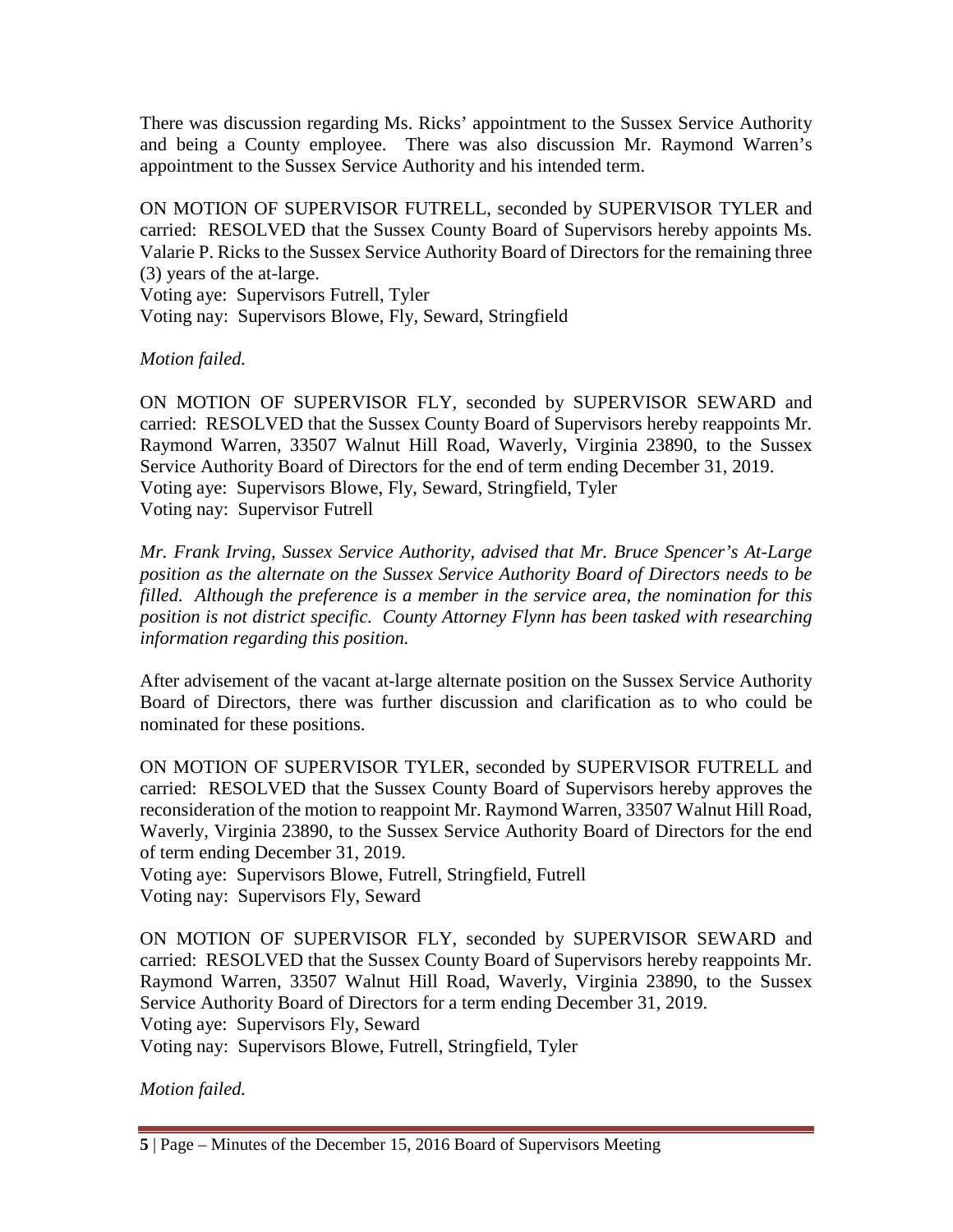*This item was tabled until the January 19, 2017 regular Board of Supervisors meeting.*

# **6. Action Items**

## 6.01 Presentation by Headstart/Improvement Association

Ms. Linda Bailey with the Improvement Association thanked the Board for their support and presented the students from Class A, B, and C in Sussex to the Board. The students brought holiday cheer performing Christmas carols.

## 6.02 Crater Health District Year End Settlement Request, Roxanne Marr-Shears, Crater Health

Interim County Administrator Jones stated the staff of Crater Health District - Virginia Department of Health has presented Sussex County the Year End Settlement (YES) for FY16.

Interim County Administrator Jones advised that Dr. Alton Hart, Health Director of Crater Health District and Mrs. Roxanne Marr-Shears, Business Manager of Crater Health District – Virginia Department of Health, were in attendance to give a presentation of the Statement of Agreement with the County of Sussex as well the Year End Settlement (YES). The YES total amount available for refund to Sussex is \$42,158 (Item K on the YES Statement). The Statement of Agreement is for FY17 and requests the currently appropriated local match funds of \$176,489 plus the \$42,158 (\$28,330 + \$13,828) funds available for refund.

Mrs. Roxanne Marr-Shears reviewed the Statement of Agreement for FY17 and YES Report for FY16. Ms. Marr-Shears stated the Crater Health District - Virginia Department of Health is requesting the utilization of the carryover for operational costs for FY17.

A copy of the YES Report and the Statement of Agreement were included in the Board packet.

ON MOTION OF SUPERVISOR TYLER, seconded by SUPERVISOR FUTRELL and carried: RESOLVED that the Sussex County Board of Supervisors hereby approves the requests for the FY16 carryover to be refunded in the amount of \$42,158 to the Crater Health District – Virginia Department of Health. Voting aye: Supervisors Futrell, Tyler

Voting nay: Supervisors Blowe, Fly, Seward, Stringfield

# *Motion failed.*

ON MOTION OF SUPERVISOR BLOWE, seconded by SUPERVISOR STRINGFIELD and carried: RESOLVED that the Sussex County Board of Supervisors hereby approves refunding \$13,828 local fund carryover from FY16 with the remainder of the FY16 carryover be refunded to the County.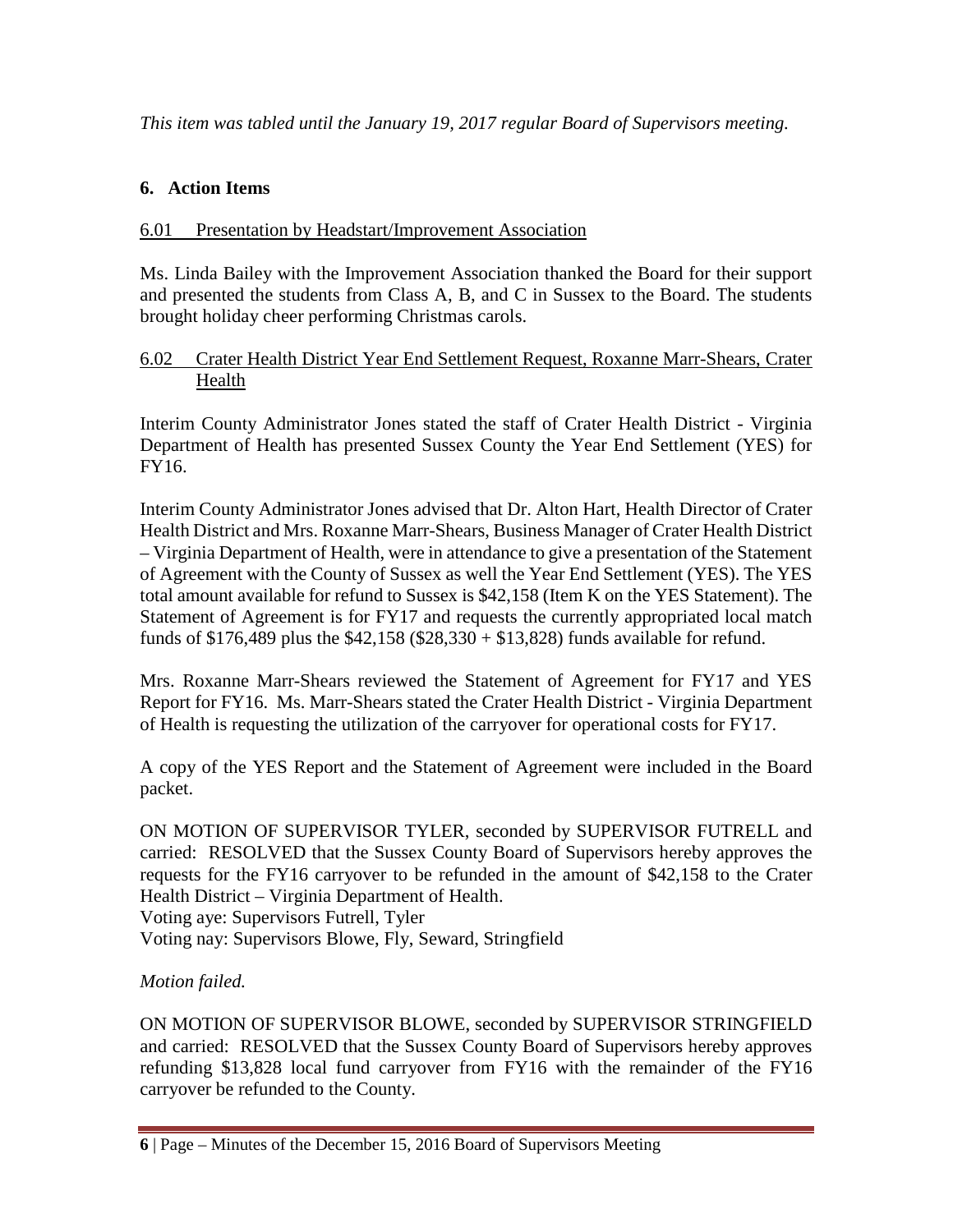Voting aye: Supervisors Blowe, Stringfield, Tyler Voting nay: Supervisors Fly, Futrell, Seward

Mr. Collins, the Board of Supervisors Tiebreaker, was called forward to vote, Mr. Collins vote "nay". Motion failed.

# **7. Reports of Departments/Agencies**

# 7.01 Treasurer's Report – *included in Board packet*

# 7.02 Atlantic Waste Disposal Update, Jason Williams, Senior District Manager

Mr. Jason Williams, Senior District Manager of Atlantic Waste Disposal, provided a brief recap of the year 2016. He stated that volume-wise there has been a disposal of approximately 1.14 million tons waste in 2016. Approximately \$4.25 million has been paid in host fees for the year.

Community support was provided to the Waverly Ruritan Club, Wakefield Swim Club, Gateway Region, Together We Dance, Cooper Farms, Ducks Unlimited, Airfield 4-H Conference Center, Tidewater Academy, bought new items for Waverly Youth Association Football Team and provided community assistance after the Waverly Tornado in 2016.

Mr. Williams reported that the Phase II capping project is substantially complete; however, there are some punch list items that are expected to be completed by the end of the year.

Phase III capping project design is still scheduled to start in early 2017.

Phase IV clay capping project which is at the top of the landfill is substantially complete. Looking to get better gas connection. Planning to install approximately nineteen (19) or twenty (20) wells and redo the gas header in early 2017.

Mr. Williams reported that they have put down about ninety (90) acres of landfill caps sixty (60) acres which are synthetic caps and thirty (30) acres which are (inaudible) caps.

The Waste Water Treatment Plant is still expected to be completed in the second quarter of 2017.

Mr. Williams stated that there are some challenges with power at the convenience centers. Atlantic Waste Disposal is still expecting to get some cameras completed in December 2016. If not completed, they are anticipating completion in January 2017. Some of the parts are held up in shipping.

Mr. Williams stated that the helicopter pad has been completed.

7.03 Community Development Report – *included in Board packet*

7.04 Department of Environmental Inspections – *included in Board packet*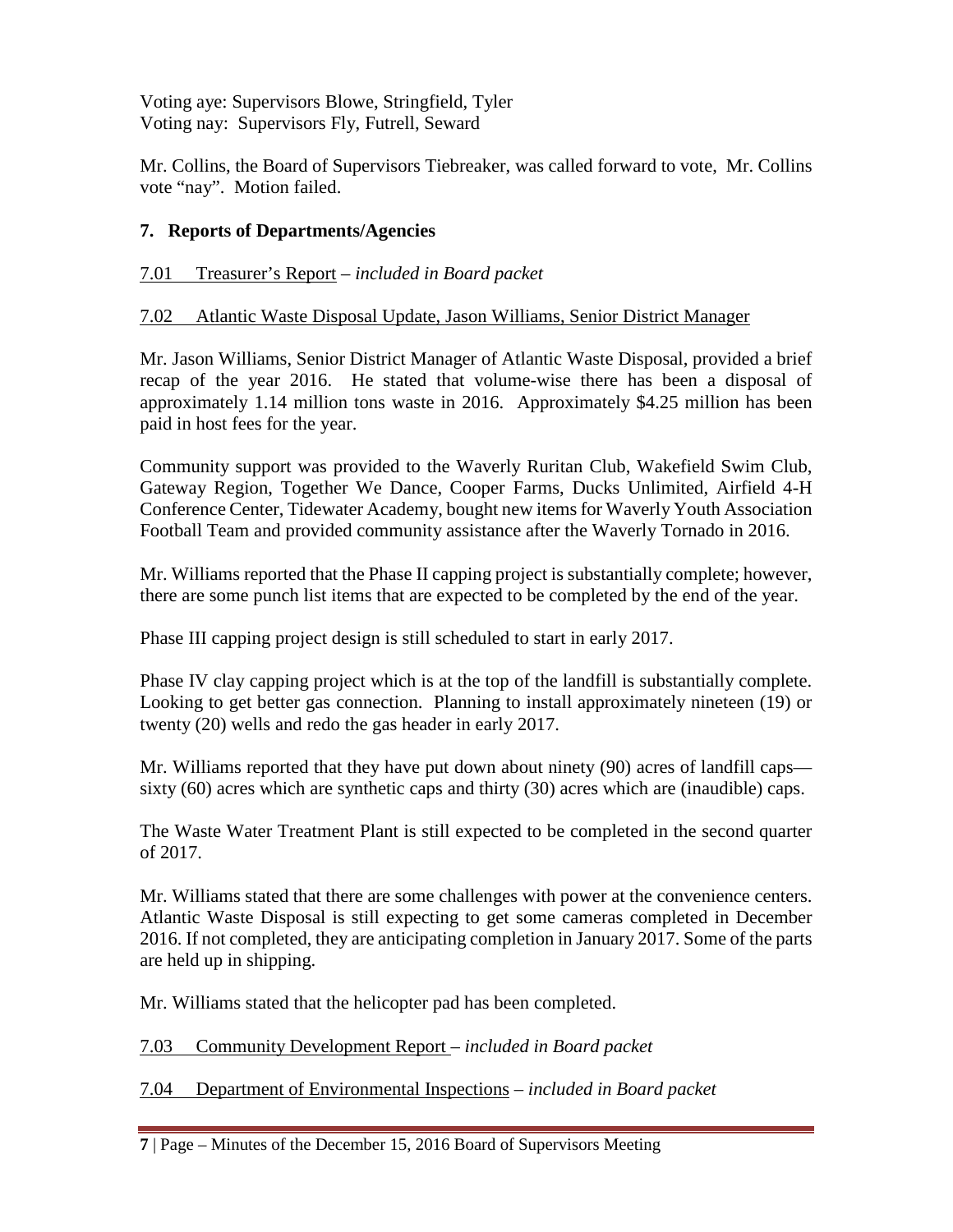## 7.05 Housing Department Report – *included in Board packet*

# 7.06 Animal Services/Public Safety Report – *included in Board packet*

*There was discussion regarding Animal Services picking up a hunting dog that was tagged with owner's name and number and charged a \$25 fee.. Staff was asked to research this matter.*

## **8. Citizens' Comments (9:12 pm)**

Comments were heard from Greg Newton (Courthouse District) regarding building permits and Horizon Health Care.

## **9. Unfinished Business**

### 9.01 Discussion of Stony Creek Park

Interim County Administrator Jones reported that Sussex County in the past offered to transfer Stony Creek Park to the Town of Stony Creek at no cost. The Town did not accept the park at that time. At the Board of Supervisor's November 17, 2016 meeting, Stony Creek Town Council Member Sylvia Jackson stated that the Stony Creek Town Council was willing to now take the park if it would be donated. After discussion among the board on whether the park should be donated, it was requested that the Stony Creek Town Council work through County Administration to present a formal proposal to the Board of Supervisors. Interim County Administrator met with Stony Creek Mayor Frank Jackson and Town Council member Sylvia Jackson. The meeting ended with Mayor Jackson stating that a written proposal would be developed and given to the Sussex Board of Supervisors for the Board's January 19, 2017 meeting.

### **10. New Business** - none

## **11. Board Member Comments**

- 11.01 Blackwater District none
- 11.02 Courthouse District none
- 11.03 Henry District none
- 11.04 Stony Creek District Wished everyone a Merry Christmas; thanked everyone; handed out a transition document to Board members.
- 11.05 Wakefield District Thanked staff for boarding up windows at Chambliss Elementary School.
- 11.06 Waverly District none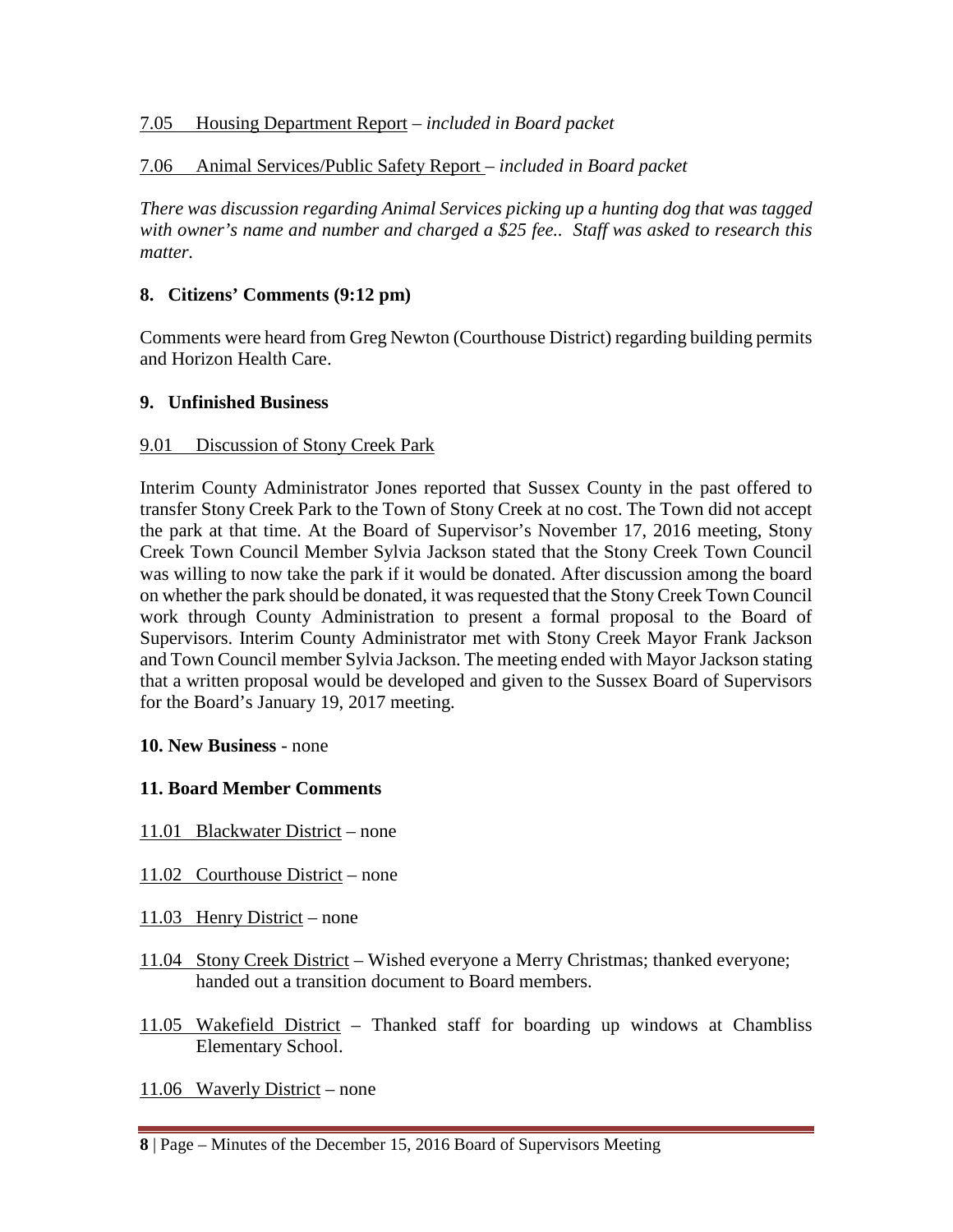# **12. Closed Session**

## 12.01 Convene into Closed Session

ON MOTION OF SUPERVISOR FLY, seconded by SUPERVISOR SEWARD and carried: RESOLVED that the Sussex County Board of Supervisors hereby enters Closed Session for discussion of personnel matter regarding the county administration pursuant to applicable Code Section 2.2-3711(A)1

Voting aye: Supervisors Blowe, Fly, Futrell, Seward, Stringfield, Tyler Voting nay: none

## 12.02 Reconvene to Open Session

ON MOTION OF SUPERVISOR FUTRELL seconded by SUPERVISOR FLY and carried: RESOLVED that the Sussex County Board of Supervisors hereby returns to Open Session.

Voting aye: Supervisors Blowe, Fly, Futrell, Seward, Stringfield, Tyler Voting nay: none

# 12.03 Certification

ON MOTION OF SUPERVISOR FLY, seconded by SUPERVISOR FUTRELL and carried: RESOLVED that the Sussex County Board of Supervisors hereby approves adoption of resolution for certification, to-wit:

WHEREAS, that the Sussex County Board of Supervisors convened a Closed Meeting on this date pursuant to an affirmative recorded vote in accordance with the provisions of the Virginia Freedom of Information Act; and

WHEREAS, Section 2.2-3712 of the Code of Virginia, as amended, requires a certification by the Board that such Closed Meeting was conducted inconformity with Virginia law.

NOW THEREFORE BE IT RESOLVED that the Board of Supervisors hereby certifies that, to the best of each member's knowledge (i) only public business matters lawfully exempted from Open Meeting requirements by Virginia law were discussed in the Closed Meeting to which this certification resolution applies, and (ii) only such public business matters as were identified in the motion convening the Closed Meeting were heard discussed or considered.

Voting aye: Supervisors Blowe, Fly, Futrell, Seward, Stringfield, Tyler Voting nay: none

# 12.04 Action Resulting from Closed Session

ON MOTION OF SUPERVISOR FUTRELL, seconded SUPERVISOR SEWARD and carried: RESOLVED that the Sussex County Board of Supervisors hereby appropriates a